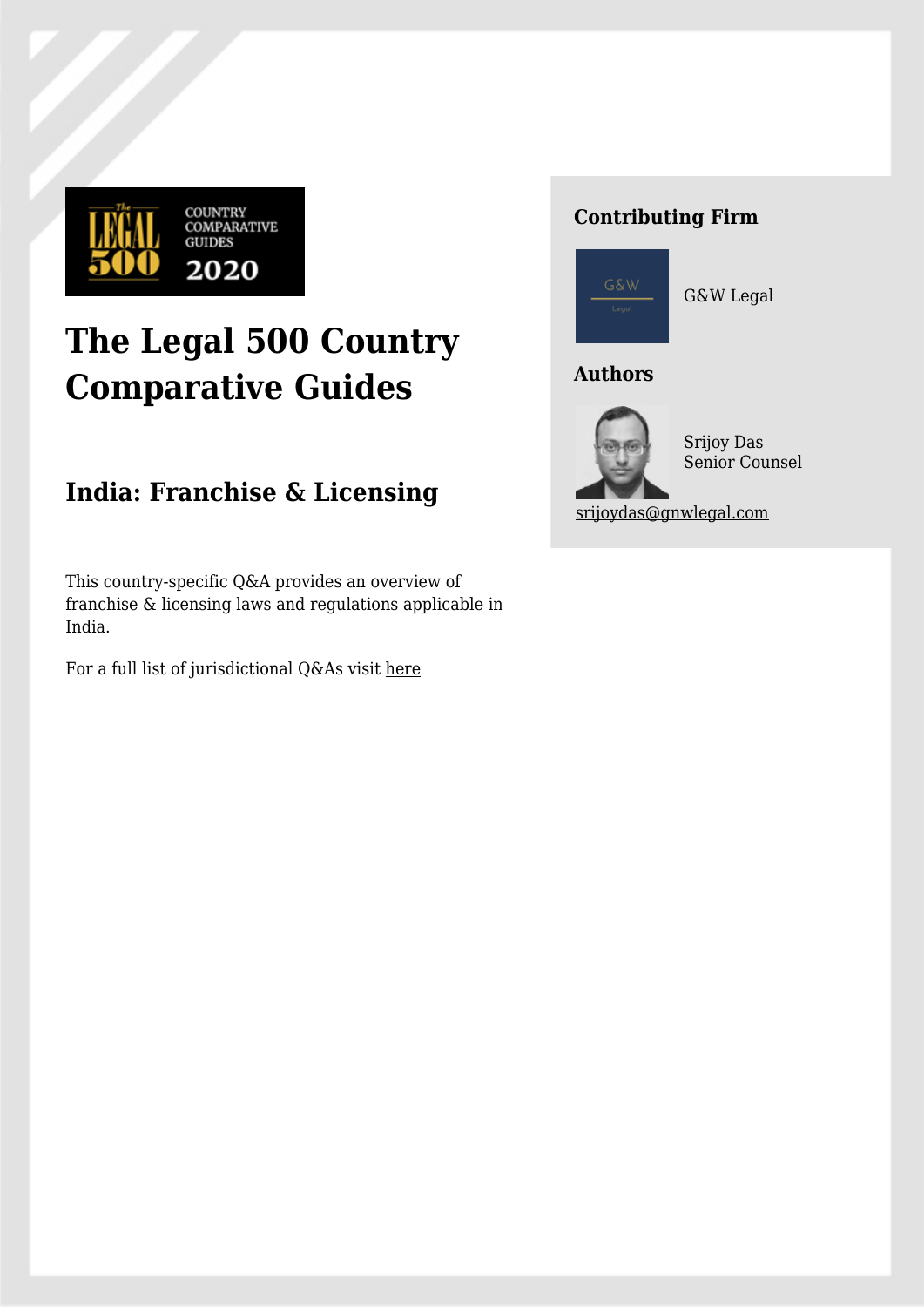#### 1. **Is there a legal definition of a franchise and, if so, what is it?**

There is no legal definition of a franchise under Indian law.

# 2. **Are there any requirements that must be met prior to the offer and/or sale of a franchise? If so, please describe and include any potential consequences for failing to comply.**

No, there are no pre-sale requirements for sale of a franchise business in India, and a franchisor is not required to register the offering with any Government agency before sale of a franchise.

# 3. **Are there any registration requirements for franchisors and/or franchisees? If so, please describe them and include any potential consequences for failing to comply. Is there an obligation to update existing registrations? If so, please describe.**

No, the franchisor is not required to make any disclosures to franchisees or a Government regulator before sale of a franchise business.

4. **Are there any disclosure requirements (franchise specific or in general)? If so, please describe them (i.e. when and how must disclosure be made, is there a prescribed format, must it be in the local language, do they apply to sales to subfranchisees) and include any potential consequences for failing to comply. Is there an obligation to update and/or repeat disclosure (for example in the event that the parties enter into an amendment to the franchise agreement or on renewal)?**

No, please refer to the response in Question 3.

5. **If the franchisee intends to use a special purpose vehicle (SPV) to operate each franchised outlet, is it sufficient to make disclosure to the SPVs' parent company or must disclosure be made to each individual SPV franchisee?**

Under Indian law, a franchisor is not required to make any disclosures to its potential franchisee, including franchisee's SPV.

# 6. **What actions can a franchisee take in the event of mis-selling by the franchisor? Would these still be available if there was a disclaimer in the franchise agreement, disclosure document or sales material?**

Under Indian law, agreements that are based on misrepresentation, fraud, and undue influence are voidable at the option of the party subjected to such misrepresentation, fraud, and undue influence. A franchisee may set aside the agreement that is based on mis-selling by the franchisor and make a claim for damages.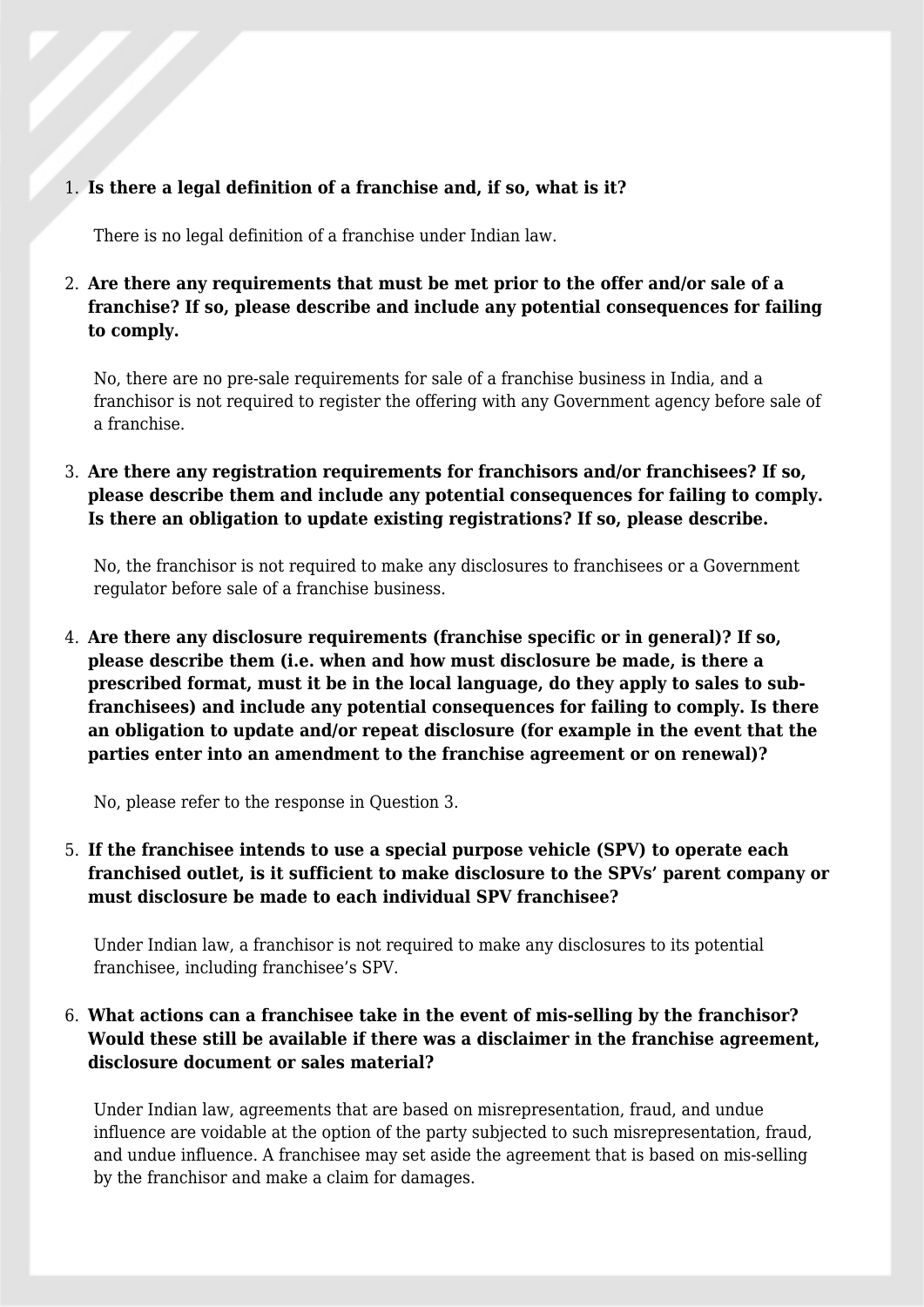A franchise may also file a criminal complaint under the Indian Penal Code, 1860 against the franchisor for "cheating" if the franchisor acts fraudulently or dishonestly with criminal intent.

A disclaimer in an agreement may or may not absolve the franchisor from liability of misselling depending on the totality of facts and circumstances of each case.

#### 7. **Would it be legal to issue a franchise agreement on a non-negotiable, "take it or leave it" basis?**

Although a franchisor can issue a non-negotiable franchise agreement under Indian law, this practice is uncommon. Franchisees often negotiate terms of the franchise agreement.

#### 8. **How are trademarks, know-how, trade secrets and copyright protected in your country?**

Trademarks are protected under the Trademarks Act 1999. There is no specific law to protect trade secrets and know-how. In absence of a specific law, Indian courts protect trade secrets and know-how based on principles of common law and equity as well as the agreement between the parties relating to protection of confidential information. Courts generally grant injunctions to prevent unauthorised disclosure of trade secrets and know-how; or directs the party acting in breach to return the confidential information to the other party; and/ or awards damages for misuse of trade secrets and know-how.

# 9. **Are there any franchise specific laws governing the ongoing relationship between franchisor and franchisee? If so, please describe them, including any terms that are required to be included within the franchise agreement.**

India does not have a franchise-specific law. The franchisor-franchisee relationship is subject to a number of other laws, such as foreign exchange control regulations, anti-trust laws, intellectual property laws, tax regulations, data privacy laws, and anti-corruption legislation.

#### 10. **Are there any aspects of competition law that apply to the franchise transaction (i.e. is it permissible to prohibit online sales, insist on exclusive supply or fix retail prices)? If applicable, provide an overview of the relevant competition laws.**

The Competition Act, 2002 ("Competition Act") is the primary anti-trust legislation in India. The Competition Act requires that enterprises or persons at different stages of the production chain should not enter into an agreement for production, supply, distribution, storage, acquisition or control of goods or provision of services if such agreement will cause appreciable adverse effect on competition. Specifically, exclusive supply agreements; exclusive distribution agreements; agreements for refusal to deal; or agreements for resale price maintenance (i.e. agreement for fixing the minimum price for the goods and services) between enterprises or persons at different stages or levels of the production chain will be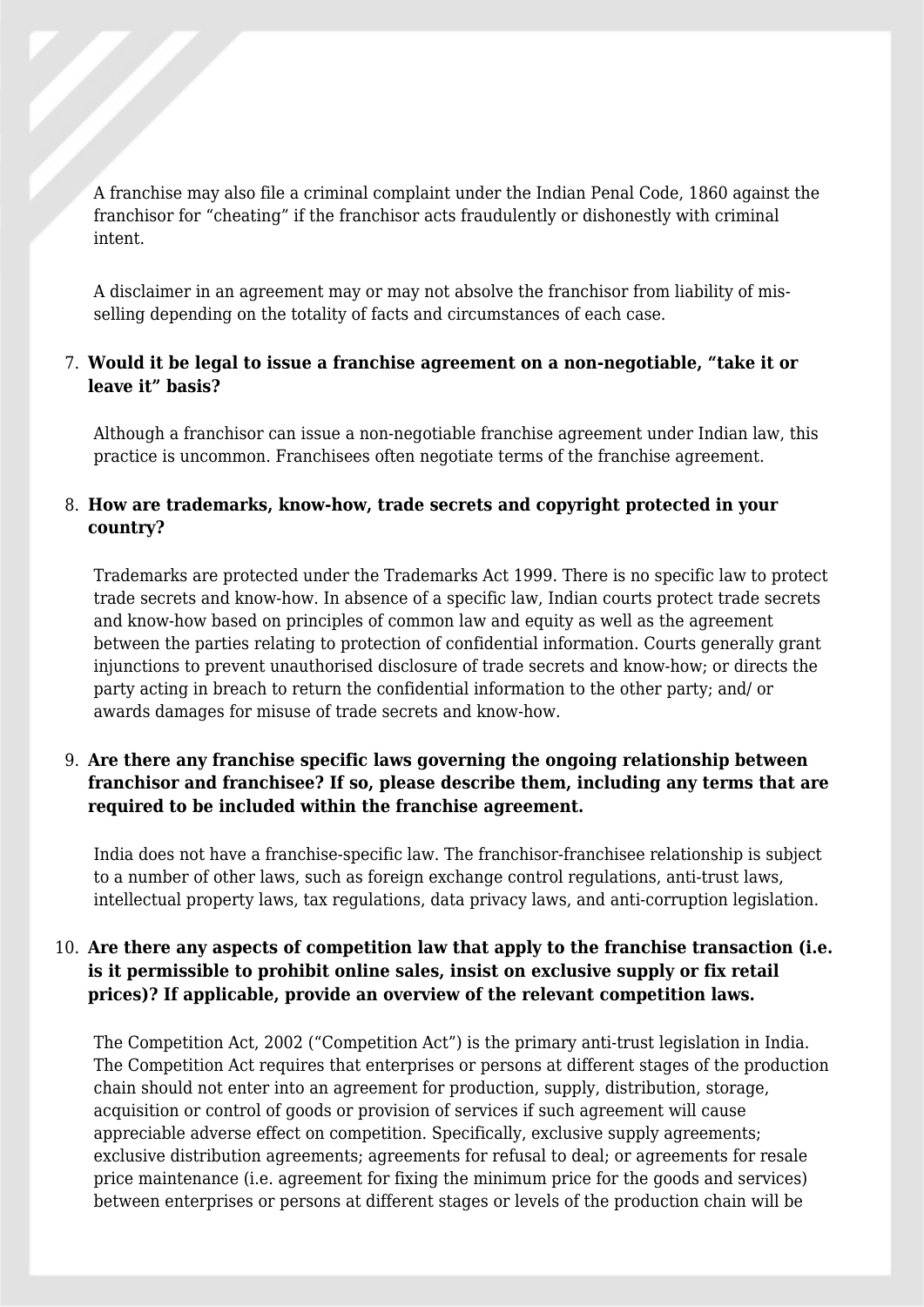declared void if they cause appreciable adverse effect on competition.

The restrictions that are commonly imposed on franchisees under a franchise arrangement, including prohibition of online sales, and exclusive supply are not per se anti-competitive if such restrictions are reasonable and are aimed to promote the standard, efficiency and uniformity of a franchise system. However, the Competition Commission of India, pursuant to an allegation that a franchise arrangement is anti-competitive, may examine the reasonableness of the restrictions contained in that franchise agreement and its net effect on competition on a case-by-case basis.

#### 11. **Are in-term and post-term non-compete and non-solicitation clauses enforceable?**

In-term non-compete restrictions on a franchisee and its owners are generally enforceable. However, the enforcement of post-term non-compete restrictions could be a challenge where such restraint imposes undue restrictions on the freedom of the Indian franchisees and their owners.

Both in-term and post-term restrictions relating to non-disclosure of confidential information, and non-solicitation are generally enforceable in India, provided they are reasonable.

# 12. **Are there any consumer protection laws that are relevant to franchising? Are there any circumstances in which franchisees would be treated as consumers?**

Although India has a consumer protection law, namely the Consumer Protection Act, 2019 (CPA), it is unlikely that the CPA would apply in a franchisor-franchise relationship. It may be difficult to classify a franchisee as a 'consumer' under the CPA because a person who obtains goods or services for resale or for any commercial purpose is generally excluded from the definition of consumer.

# 13. **Is there an obligation (express or implied) to deal in good faith in franchise relationships?**

The doctrine of good faith and fair dealing is not expressly incorporated in Indian contract law, except for certain special categories of contracts, such as agency contracts, and insurance contracts. However, many Indian courts have opined that every contract agreement inheres in itself the principle of "Good Faith".

# 14. **Are there any employment or labour law considerations that are relevant to the franchise relationship? Is there a risk that the staff of the franchisee could be deemed to be the employees of the franchisor? What steps can be taken to mitigate this risk?**

The franchisee will be solely responsible for its employees under the prevailing employment laws of India. It is unlikely that the franchisor will have any liability towards the employees of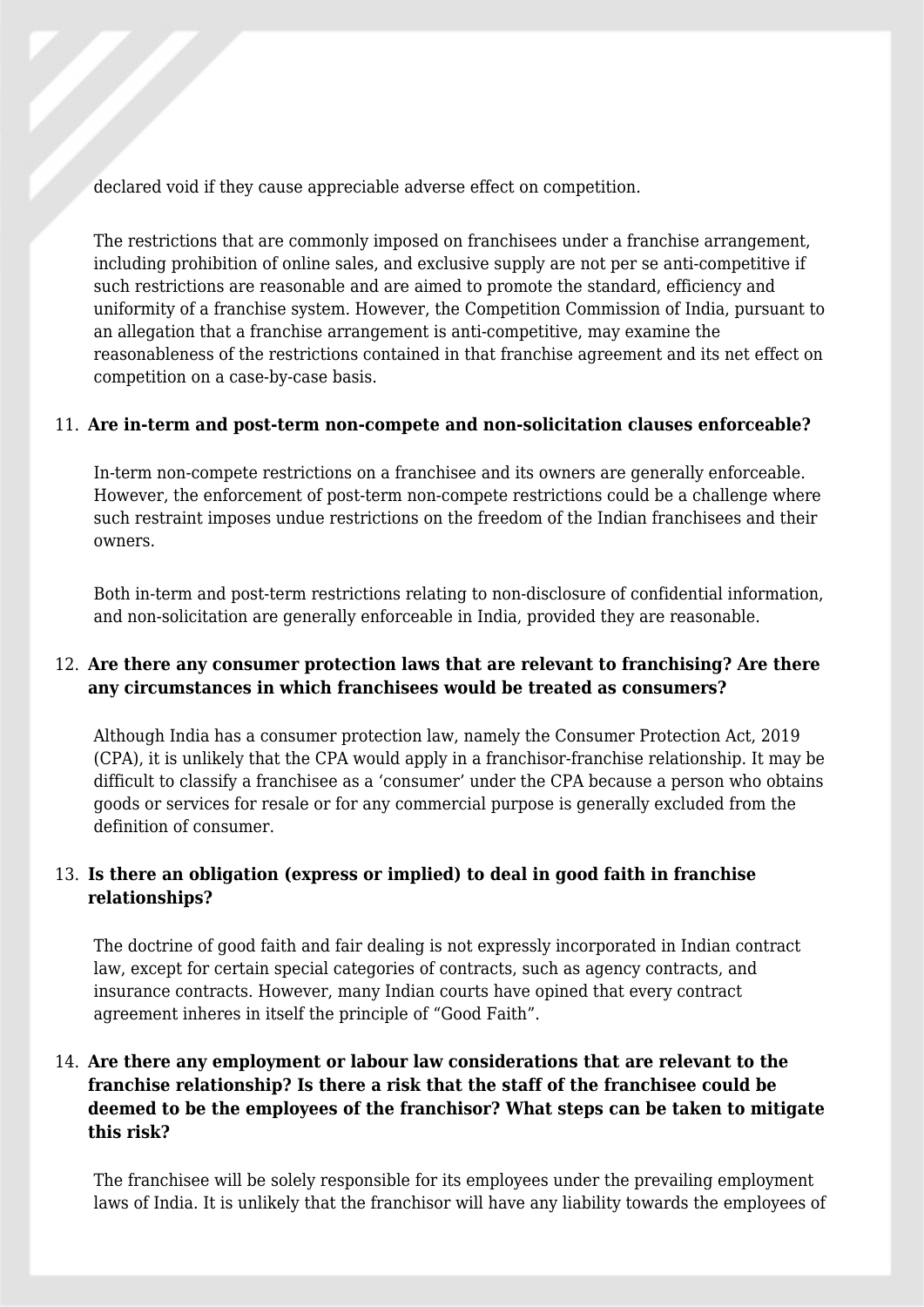the franchisee. However, it is always best to clarify this intent in the franchise agreement.

# 15. **Is there a risk that a franchisee could be deemed to be the commercial agent of the franchisor? What steps can be taken to mitigate this risk?**

Generally, franchise arrangements are based on a principal-to-principal relationship. However, if certain rights and powers granted to a franchisee under the franchise agreement are of the nature that are usually exercised by agents, the franchisee may be deemed as a commercial agent of its franchisor. To mitigate the agency risk, a franchisee should not be provided with powers which are generally exercised by an agent, and the franchise agreement should clearly state that the relationship between the parties is based on a principal-to-principal arrangement.

# 16. **Are there any laws and regulations that affect the nature and payment of royalties to a foreign franchisor and/or how much interest can be charged?**

The Foreign Exchange Management Act, 1999 ("FEMA") and regulations framed under the FEMA, regulate cross border transactions dealing with foreign exchange. The FEMA and accompanying regulations are commonly referred to as foreign exchange control regulations. The foreign exchange control regulations are administered and enforced by the Reserve Bank of India (RBI), which is India's central bank.

Foreign exchange control regulations prescribe permissible and prohibited foreign exchange transactions. Under the prevailing foreign exchange control regulations, payments for royalty, franchise fee, management fee, service fee, and other similar fees can be remitted to foreign franchisors without prior permission of the RBI. Before remitting money to foreign franchisors, Indian franchisees will have to comply with applicable tax regulations and follow specific procedures including withholding applicable tax on royalty, franchise, and other fees to be paid. Only after the completion of formalities can the Indian franchisee make an application to its bank to remit payment to the foreign franchisor.

For certain special payments, prior permission of the RBI (or authorized dealer bank) may be required. For example, RBI approval may be required for remittances of money for services that are due beyond the maximum prescribed time; or for setting-off of payments due between parties.

There are restrictions on the maximum amount of interest that can be charged by a foreign party on certain types of overdue payments, such as payment for services received by an Indian franchisee from its foreign franchisor. The maximum permissible rate of interest is fixed by the RBI from time to time. In respect of other types of overdue payments (such as on royalty payments), there are no express restrictions on the maximum amount of interest that can be charged. However, it would be open to the RBI (or authorized dealer bank) to question the validity of such interest payment to ensure that the same is not an artifice to remit money, where such remittance would not ordinarily be permissible under exchange control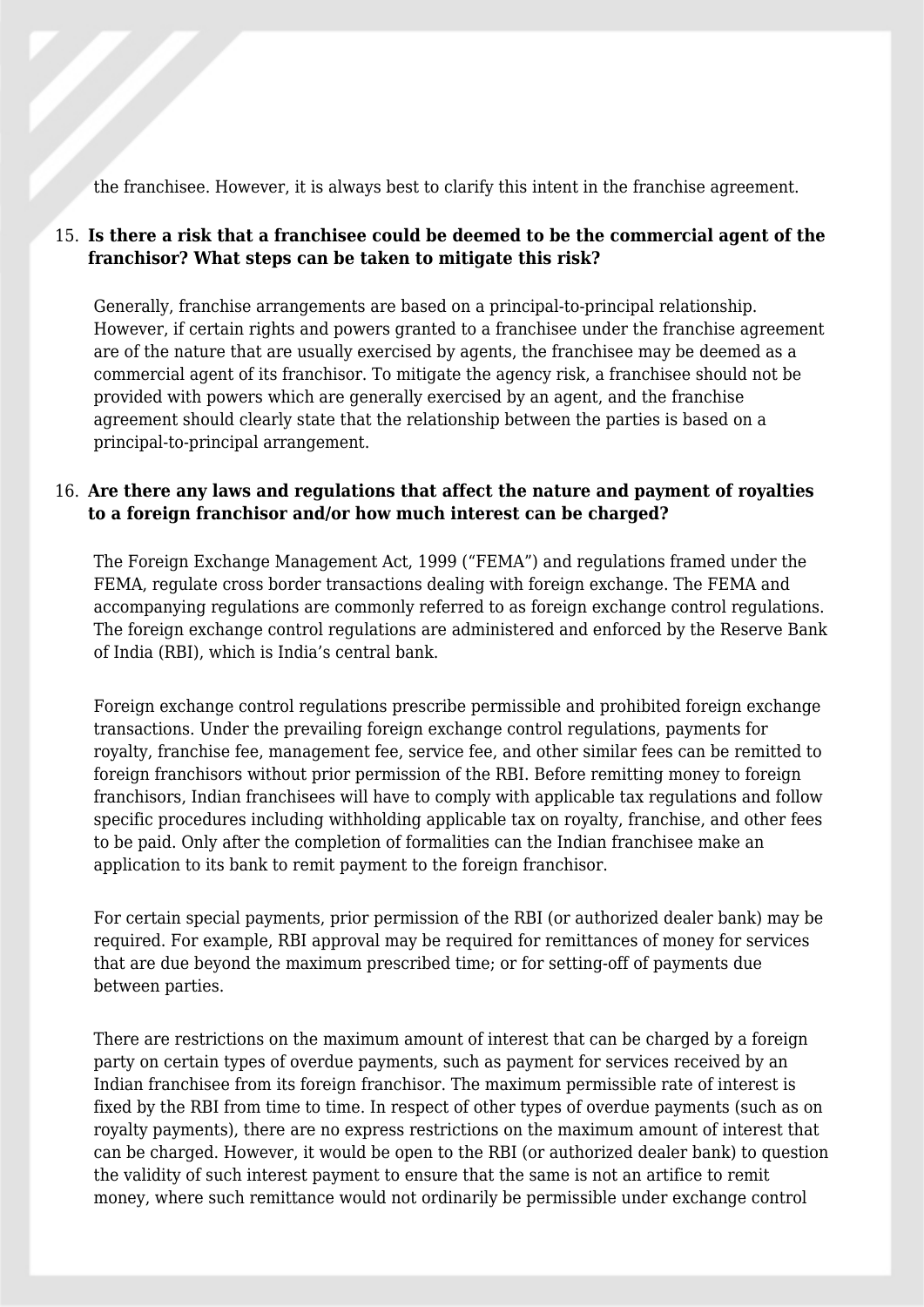#### regulations.

# 17. **Is it possible to impose contractual penalties on franchisees for breaches of restrictive covenants etc.? If so, what requirements must be met in order for such penalties to be enforceable?**

Under Indian law, only reasonable damages commensurate with the loss caused to a nondefaulting party can be recovered. It is typically not possible to impose contractual penalties on the franchisees for breach of restrictive and other covenants.

# 18. **What tax considerations are relevant to franchisors and franchisees? Are franchise royalties subject to withholding tax?**

The Income-tax Act, 1961 ("IT Act") is the legislation that governs direct taxes. The IT Act requires Indian franchisees to deduct appropriate withholding tax on royalties and other fees to be paid to their foreign franchisors.

India has entered into double taxation avoidance agreements (DTAA) with various countries. The IT Act provides that withholding tax could be deducted at the rate prescribed in the IT Act, or the DTAA (between India and the home country of the foreign franchisor) whichever is more beneficial to the foreign franchisor.

Since the IT Act and DTAA prescribe different withholding tax rates for different categories of services, parties must analyze both the IT Act and the DTAA to determine the actual rate of withholding tax for each type of service.

There is no prohibition on grossing up of taxes. A foreign franchisor may contractually agree with its franchisees to increase the payments to offset the withholding taxes that are to be deducted by the franchisees on royalty, technical fee, advertisement fee, management fee and other similar fees.

# 19. **Does a franchisee have a right to request a renewal on expiration of the initial term? In what circumstances can a franchisor refuse to renew a franchise agreement? If the franchise agreement is not renewed or it if it terminates or expires, is the franchisee entitled to compensation? If so, under what circumstances and how is the compensation payment calculated?**

The renewal of a franchise agreement, including the consequences for the failure to renew the franchise agreement, will be purely governed by the terms thereof.

20. **Are there any mandatory termination rights which may override any contractual termination rights? Is there a minimum notice period that the parties must adhere**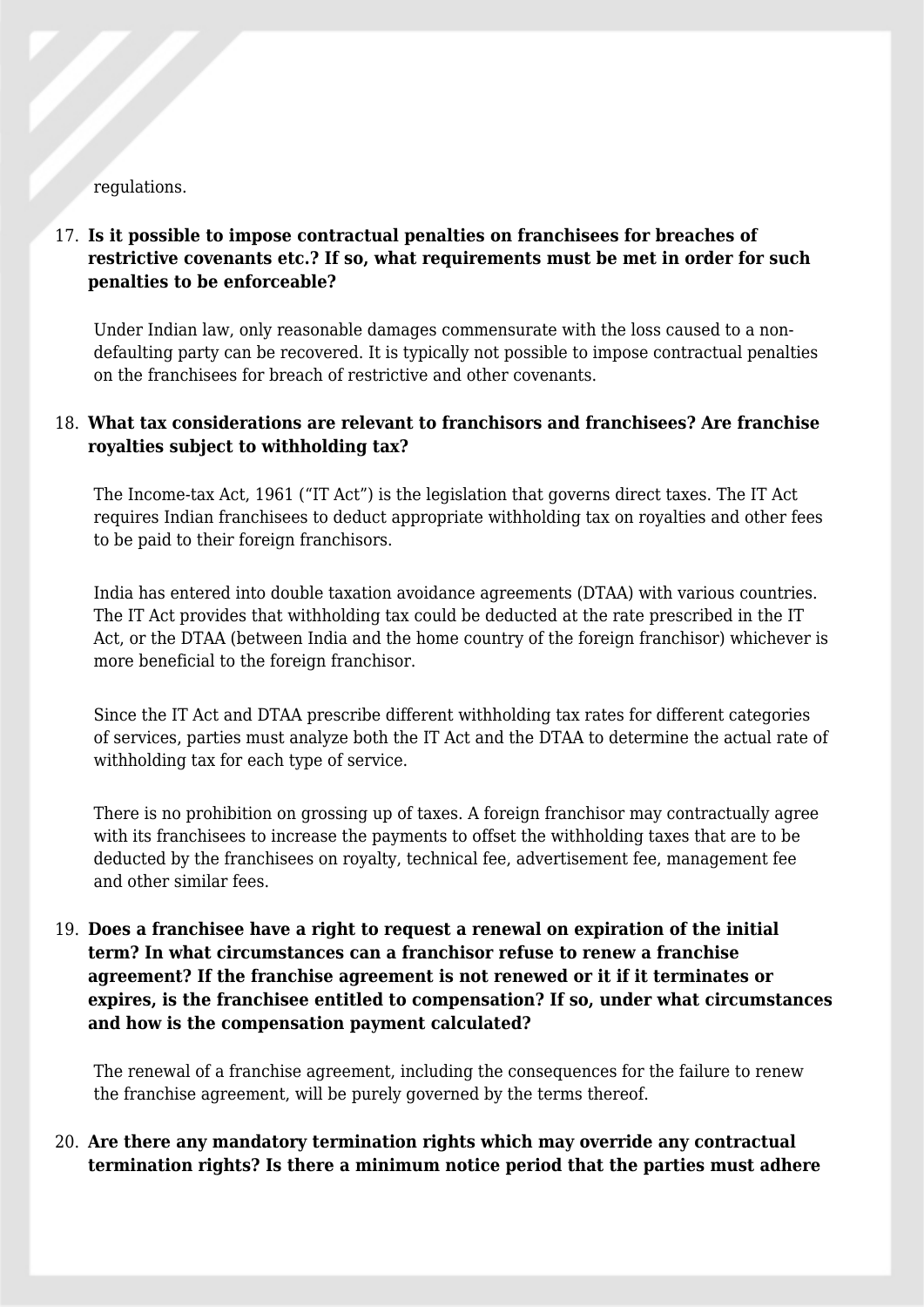#### **to?**

No, termination rights will be purely governed by the franchise agreement. Indian law does not prescribe a minimum notice period that should be adhered to prior to termination of a franchise agreement.

# 21. **Are there any intangible assets in the franchisee's business which the franchisee can claim ownership of on expiry or termination, e.g. customer data, local goodwill, etc.**

A franchisee's right in any intangible assets of a franchise business will be subject to the terms of the franchise agreement. Franchisors generally reserve all in the goodwill associated with the franchise business.

Customer data in the form of personal and sensitive information of a natural person is owned by that person. Therefore, in respect of personal and sensitive information, it may not be possible for either the franchisor or the franchisee to claim ownership. In respect of ownership in other categories of customer data, the franchise agreement will prevail subject to applicable privacy laws, namely the prevailing Information Technology (Reasonable Security Practices and Procedures and Sensitive Personal Data or Information) Rules, 2011.

# 22. **Is there a national franchising association? Is membership required? If not, is membership commercially advisable? What are the additional obligations of the national franchising association?**

Yes, there are non-government franchising associations in India, whose membership is not mandatory. A franchisor or a franchisee may opt to become a member of one or more such organisations after evaluating the proposed benefits from the services to be provided by such associations.

#### 23. **Are foreign franchisors treated differently to domestic franchisors?**

No, except for foreign exchange laws which apply for cross border payments.

#### 24. **Are there any requirements for payments in connection with the franchise agreement to be made in the local currency?**

In case of an arrangement between an Indian franchisor and an Indian franchisee, the payments should be made in Indian currency. However, payments can be made in foreign currency to a foreign franchisor, subject to compliance with foreign exchange control regulations.

#### 25. **Must the franchise agreement be governed by local law?**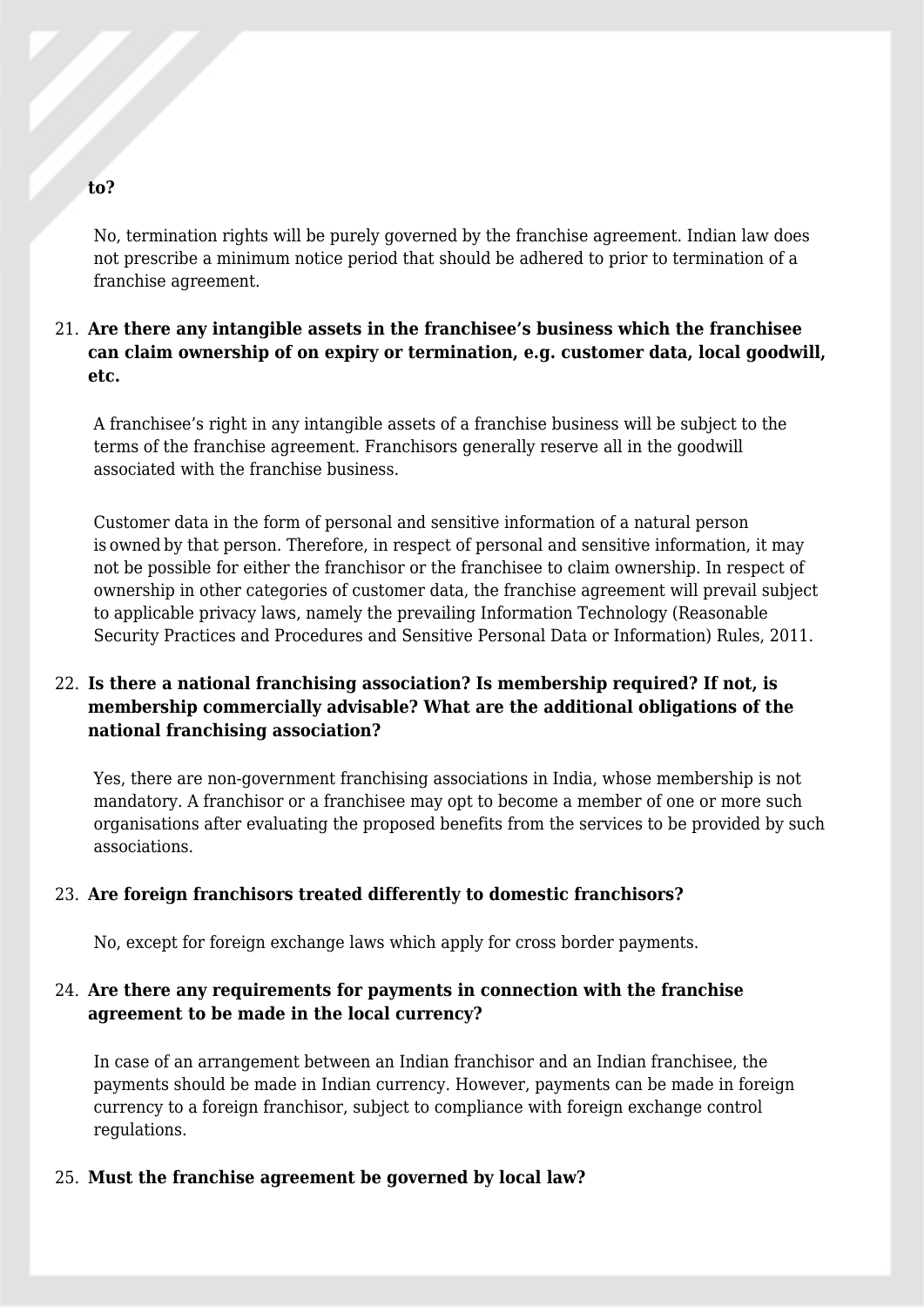No. Parties are free to choose any governing law (as long as one of the parties to the agreement is a foreign entity / individual). However, Indian courts are not typically comfortable exercising jurisdiction in cases calling for the application of foreign law, due to their unfamiliarity with foreign laws.

## 26. **What dispute resolution procedures are available to franchisors and franchisees? Are there any advantages to out of court procedures such as arbitration, in particular if the franchise agreement is subject to a foreign governing law?**

Parties to a franchise agreement may opt to resolve disputes in Indian courts. However, on average, it takes about three to seven years in disposal of a suit by the court of original jurisdiction and another one to three years in appeal cases.

To avoid delays, parties may opt to resolve disputes under a franchise agreement through arbitration. The Indian Arbitration & Conciliation Act, 1996 ("Arbitration Act") governs arbitration in India and enforcement of foreign arbitration awards. Indian courts would not typically interfere in matters where the parties have agreed in writing to refer their disputes to arbitration pursuant to an arbitration agreement.

The parties to an international franchise transaction may select a venue for resolution of disputes either in India or outside India. For foreign seated arbitration, the venue should be situated in any country that is a signatory to (i) the Convention on the Recognition and Enforcement of Foreign Arbitral Awards ("New York Convention"), or (ii) the Geneva Convention on the Execution of Foreign Arbitral Awards ("Geneva Convention"), provided such country is also notified by the Indian Central Government. Currently, the Indian Government has notified fifty countries that are signatories to the New York Convention and the Geneva Convention.

#### 27. **Does local law allow class actions by multiple franchisees?**

Although local law allows for class action suits subject to certain conditions, class actions suits are not common in India.

#### 28. **Must the franchise agreement and disclosure documents be in the local language?**

No. English is the business language used throughout India.

# 29. **Is it possible to sign the franchise agreement using an electronic signature (rather than a wet ink signature)?**

Execution of a contract in India using an electronic signature that meets the requirements of the Information Technology Act, 2000 ("IT Act") is considered at par with the execution of a contract using wet signatures. That said, a contract signed using electronic signatures that are not recognized under the IT Act will not necessarily render the contract void. In the case